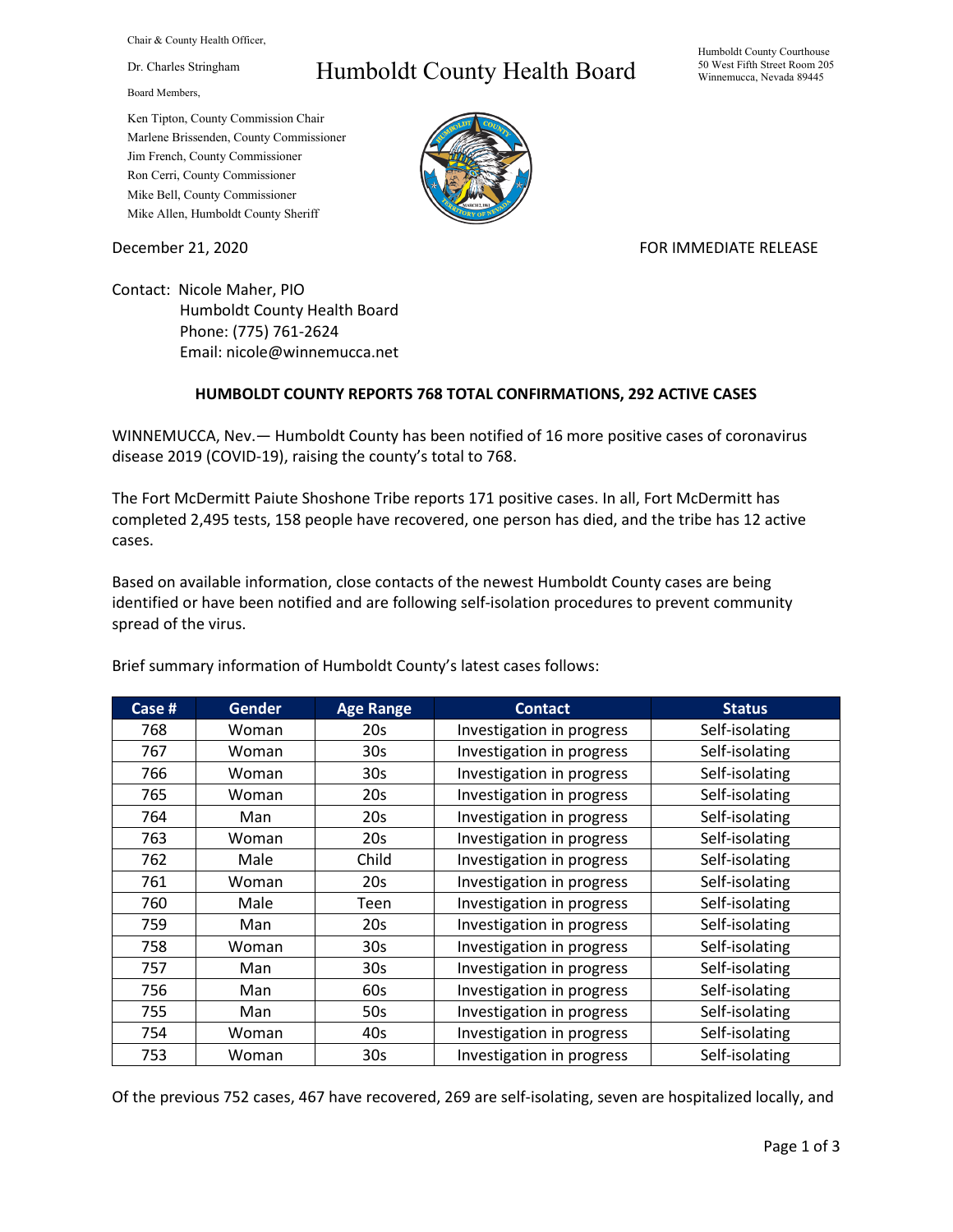nine have died; Humboldt County has 292 active cases.

The coronavirus has accelerated very quickly in Humboldt County over the past weeks. Humboldt County Health Officer Charles Stringham, MD, said with the increasing cases, the odds of getting the virus have also increased.

"It used to be a person would have to take unnecessary risks to get this virus," he said. "Now, it's very easy."

As of today, the doctor said Humboldt County has almost 300 active cases of the virus, and based on local testing numbers, it appears the county will continue to have a steady stream of positive cases especially since Humboldt's positivity rate has been hovering between 30 percent and 40 percent for weeks now.

"People need to be more careful than ever," advised Dr. Stringham. "Many people have been exposed to this virus and may not know it; we should be treating everyone as if they have COVID—and that goes for ourselves as well."

Dr. Stringham said while COVID-19 vaccination has begun and will continue through the coming year, vaccination does not exonerate any resident from his or her responsibility to do the right thing.

"The vaccine will be a great help, especially as more people receive that protection," he said, "but we still must keep wearing masks, keep social distancing, keep washing hands, keep avoiding gatherings with people not of our same household. These are the things that will see us through."

To prevent the spread of COVID-19 in Humboldt County:

- Stay home to limit exposure, and wear a facial covering if going out in public is necessary.
- Maintain 6 feet of distance from other people at all times.
- Wash hands often with soap and water for at least 20 seconds. If soap and water are not available, use an alcohol-based hand sanitizer.
- Avoid visiting sick people or those who are self-isolating.
- Avoid touching eyes, nose, and mouth.
- Cover coughs and sneezes with a tissue, and throw the tissue in the trash.
- Clean and disinfect frequently touched objects and surfaces.
- Self-isolate if they have had a known exposure, or if they are awaiting COVID-19 test results.
- Stay informed. The COVID-19 situation is changing frequently. Up-to-date information is available on the Centers for Disease Control and Prevention (CDC) [website.](http://www.cdc.gov/coronavirus/2019-ncov/index.html)

COVID-19 testing locations in Humboldt County include:

- **Humboldt General Hospital Screening Clinic** Offers drive-thru screening for asymptomatic persons from 8 a.m. to 5 p.m. Monday through Friday (closed from noon to 1 p.m. for lunch), and byappointment screening with a provider for symptomatic persons from 8 a.m. to 5 p.m. Monday through Friday (closed from noon to 1 p.m. for lunch; call 775-623-5222, ext. 1379 to schedule an appointment). Located at 51 E. Haskell Street, across from Humboldt General Hospital.
- **Golden Valley Medical Center** Private clinic owned by Nevada Gold offers screening for asymptomatic and symptomatic persons. Call (775) 625-4653 for an appointment.